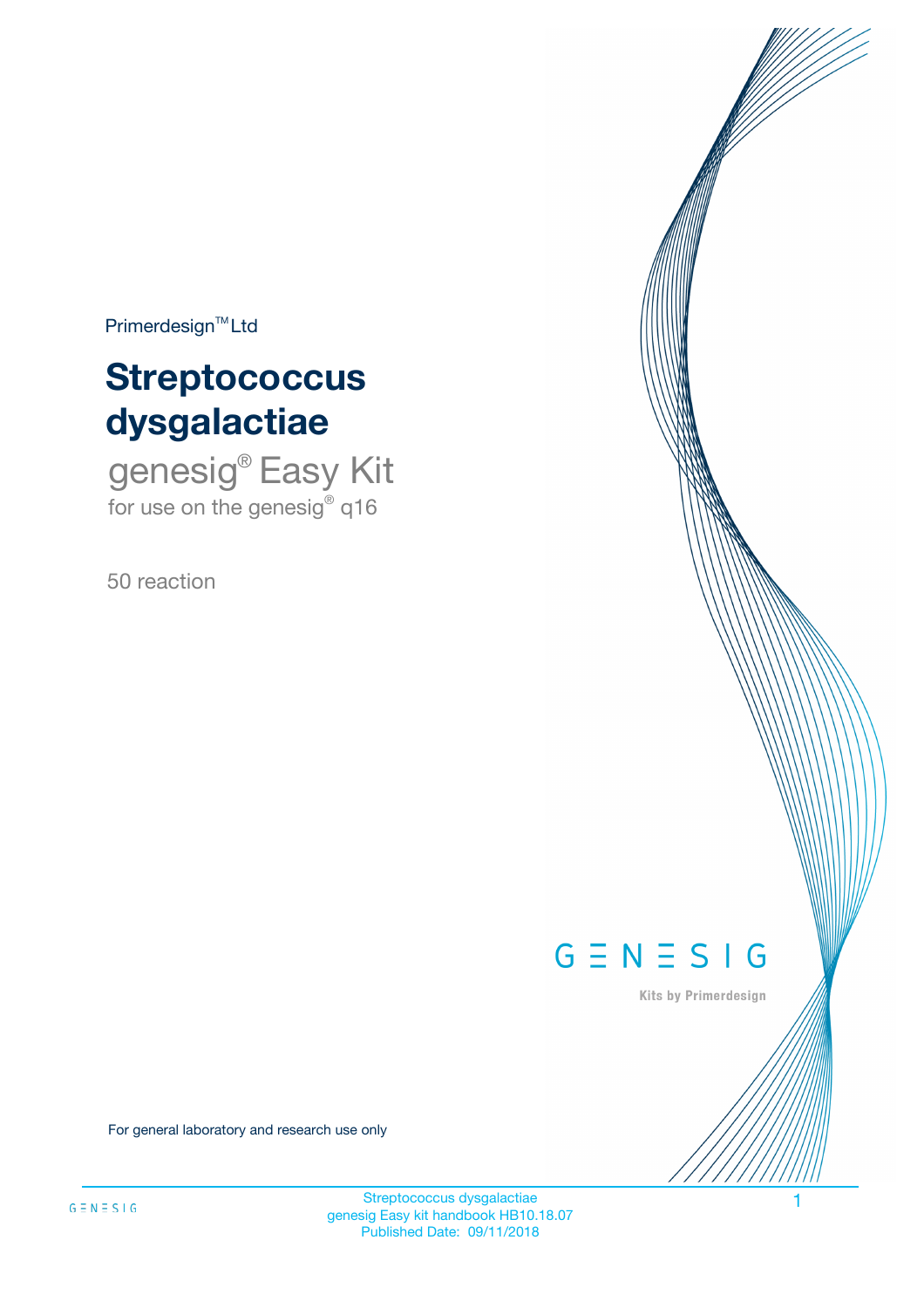# genesig® Easy: at a glance guide

#### **For each DNA test**

| Component                   | <b>Volume</b> | Lab-in-a-box pipette |  |
|-----------------------------|---------------|----------------------|--|
| S.dysgalactiae reaction mix | $10 \mu$      |                      |  |
| <b>Your DNA sample</b>      | 10 µl         |                      |  |

#### **For each positive control**

| Component                   | Volume          | Lab-in-a-box pipette |  |
|-----------------------------|-----------------|----------------------|--|
| S.dysgalactiae reaction mix | 10 <sub>µ</sub> |                      |  |
| Positive control template   | 10 <sub>µ</sub> |                      |  |

#### **For each negative control**

| Component                   | Volume          | Lab-in-a-box pipette |  |
|-----------------------------|-----------------|----------------------|--|
| S.dysgalactiae reaction mix | 10 <sub>µ</sub> |                      |  |
| <b>Water</b>                | 10 <sub>µ</sub> |                      |  |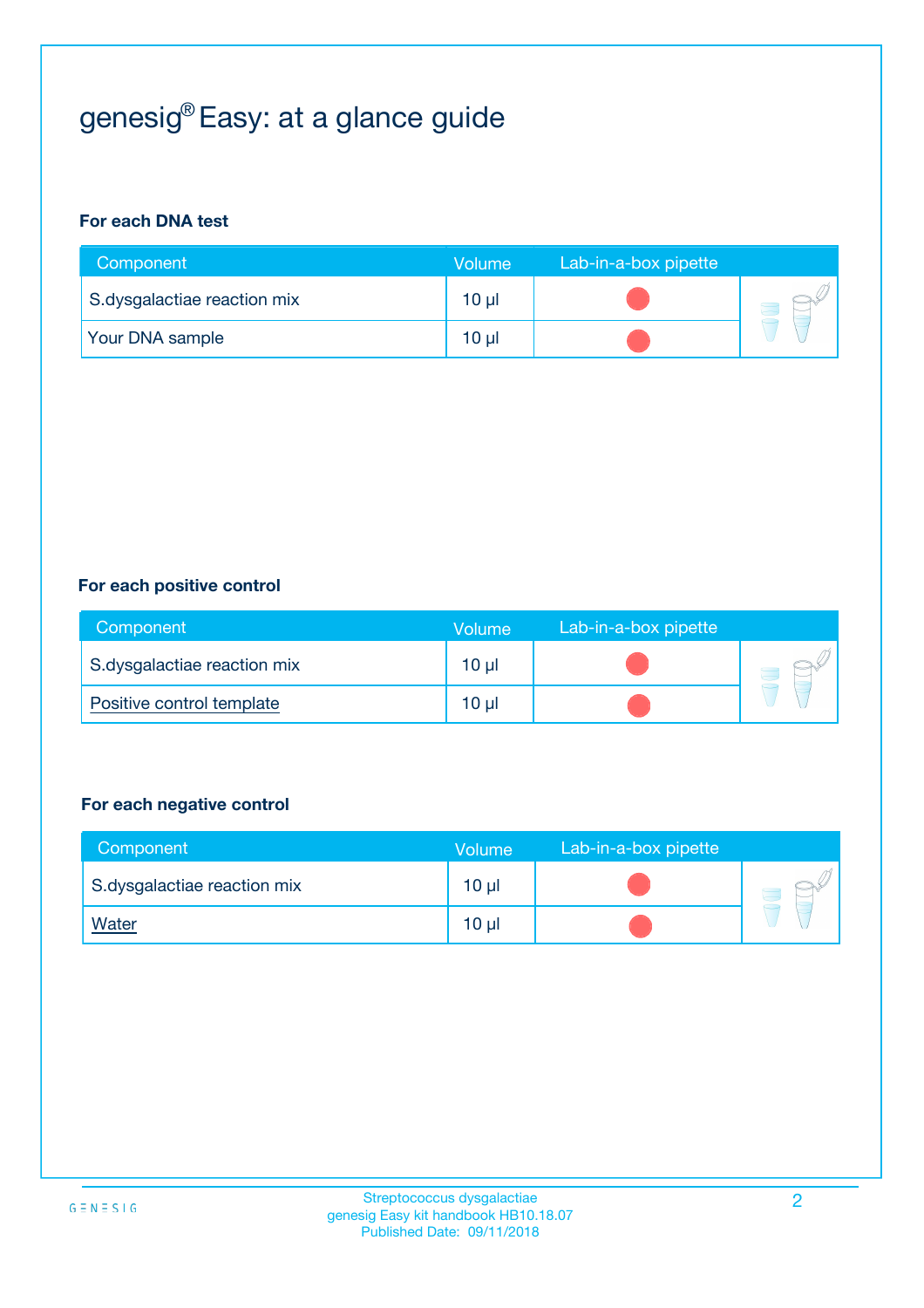# Kit Contents



## Reagents and equipment to be supplied by the user

#### **genesig® q16 instrument**

#### **genesig® Easy Extraction Kit**

This kit is designed to work well with all processes that yield high quality RNA and DNA but the genesig Easy extraction method is recommended for ease of use.

#### **genesig® Lab-In-A-Box**

The genesig Lab-In-A-Box contains all of the pipettes, tips and racks that you will need to use a genesig Easy kit. Alternatively if you already have these components and equipment these can be used instead.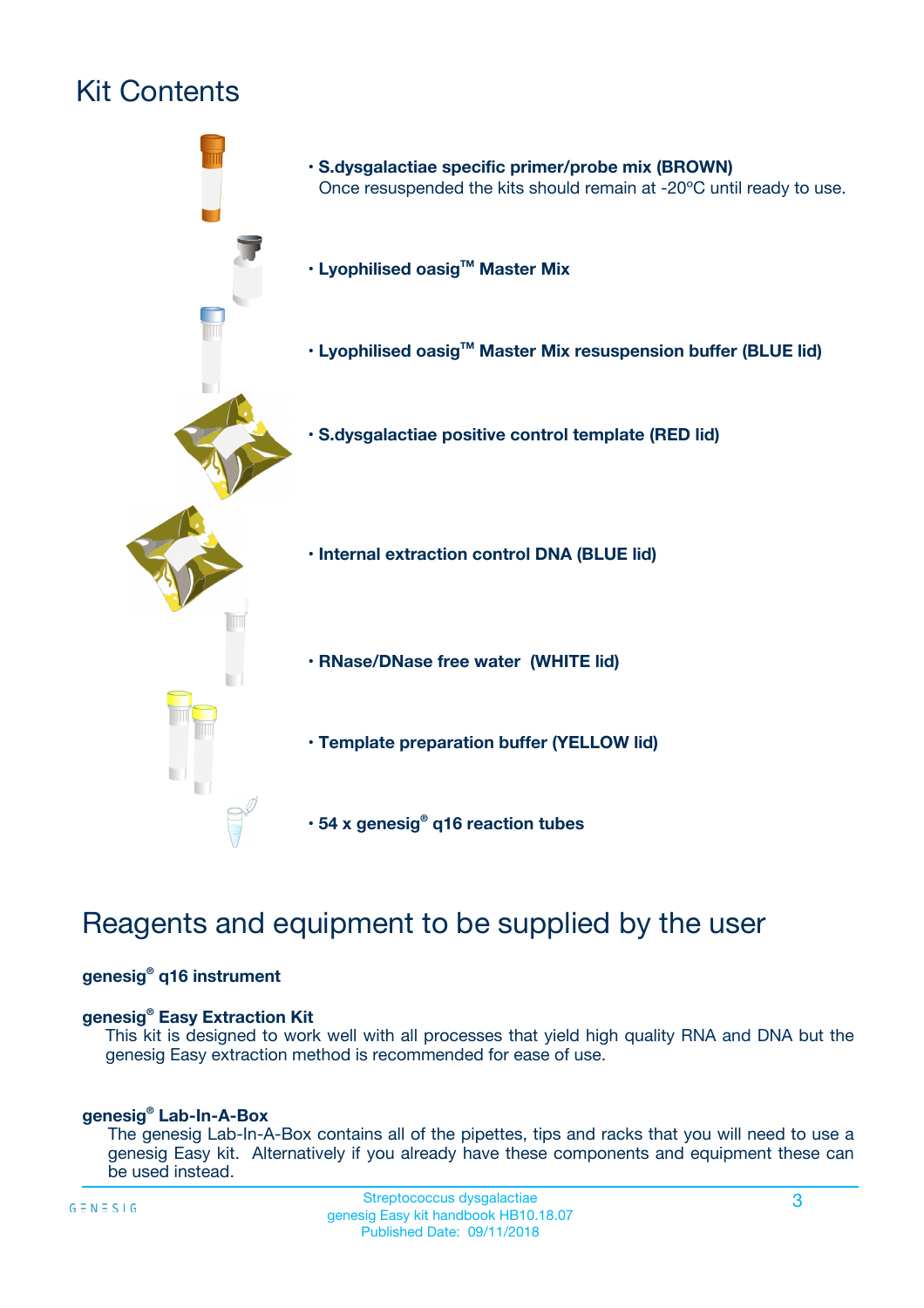## Step-by-step guide

### 1. Create your reaction mix



Use the blue pipette to transfer 500µl**\*** of the oasig Master Mix resuspension buffer into the tube of lyophilised oasig Master Mix and mix well by gently swirling. Then transfer all of that master mix into the brown tube labelled S.dysgalactiae primers/probe.

**\***Transfering 525µl of the oasig Master Mix resuspension buffer to your oasig Master Mix (instead of the 500µl recommended above) will enable you to take full advantage of the 50 reactions by accounting for volume losses during pipetting. In order to do so with the genesig Easy fixed volume pipettes use 1x blue, 2x red and 1x grey pipettes to make the total volume. Please be assured that this will not adversely affect the efficiency of the test.

Cap and shake tube to mix. A thorough shake is essential to ensure that all components are resuspended. **Failure to mix well can produce poor kit performance.**

Leave to stand for 5 minutes. Now your reaction mix is ready to use.

Store the reaction mix in the freezer from hereon.

#### Top tip

- Ensure that the reaction mix is mixed thoroughly before each use by shaking.
- **•** Once resuspended do not expose genesig Easy kit to temperatures above -20°C for longer than 30 minutes at a time.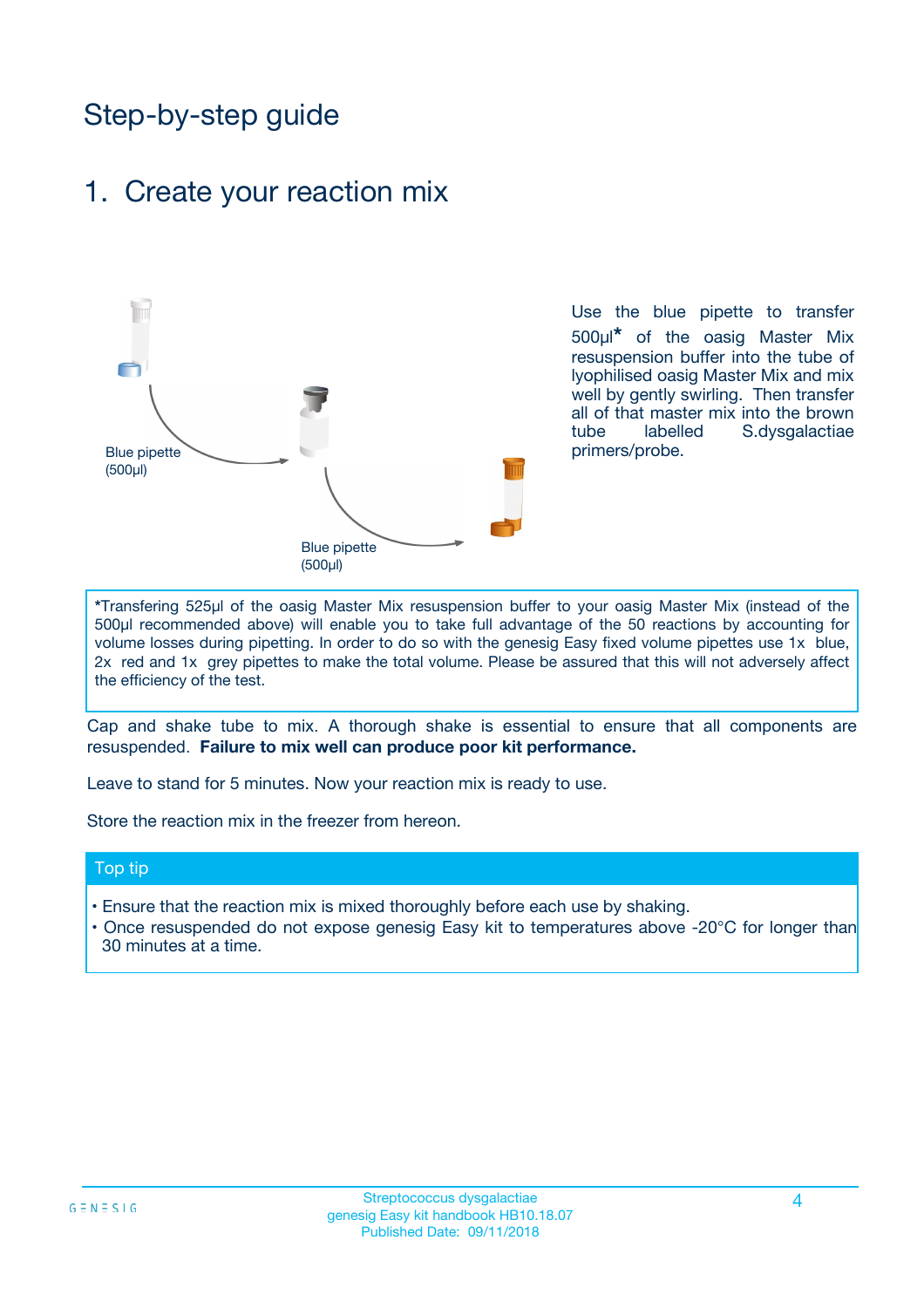# 2. Internal extraction control



Use the blue pipette to transfer 1000µl (2 x 500µl) of template preparation buffer into the Internal Extraction Control DNA tube. Cap and shake tube to mix.

Your kit contains Internal Extraction Control DNA. This is added to your biological sample at the beginning of the DNA extraction process. It is extracted along with the DNA from your target of interest. The q16 will detect the presence of this Internal Extraction Control DNA at the same time as your target. This is the ideal way to show that your DNA extraction process has been successful.

#### **If you are using an alternative extraction kit:**

Use the red pipette to transfer 10µl of Internal Extraction Control DNA to your sample **after** the lysis buffer has been added then follow the rest of the extraction protocol.

#### **If you are using samples that have already been extracted:**

Use the grey pipette to transfer 5µl of Internal Extraction Control DNA to your extracted sample.

### 3. Add reaction mix to all reaction tubes



For every reaction to be run, use the red pipette to add 10µl of your S.dysgalactiae reaction mix to every tube.

#### Top tip

- Always pipette the reaction mix directly into the bottom of the tube.
- You can label the tube lids to aid your reaction setup but avoid labelling tube sides.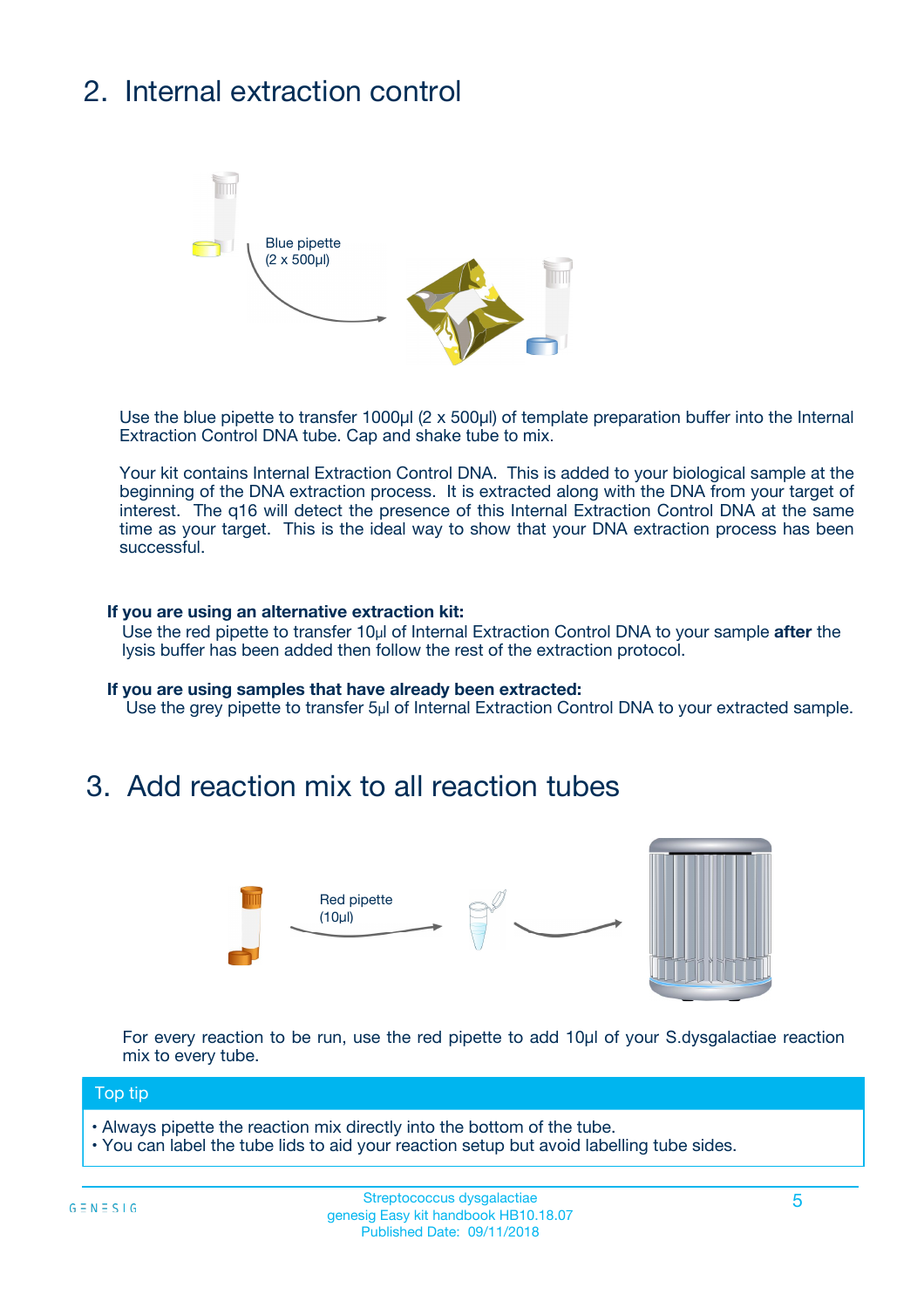### 4. Negative control



For each test you will require a negative control. Instead of DNA, water is used. This sample should typically prove negative thus proving that all of your positive samples really are positive.

To create a negative control reaction simply use the red pipette to add 10µl of the water to the required reaction tubes. Close these tubes after adding the water.

Because some genesig kit targets are common in the environment you may occasionally see a "late" signal in the negative control. The q16 software will take this into account accordingly.

#### Top tip

**•** Always add the water to the side of the tube to reduce the introduction of bubbles.

### 5. Set up a test



For each sample you wish to analyse, use the red pipette to add 10µl of your DNA sample to the required reaction tubes. Close these tubes after adding the sample. Always change pipette tips between samples.

#### Top tip

**•** Always add the DNA sample to the side of the tube to reduce the introduction of bubbles.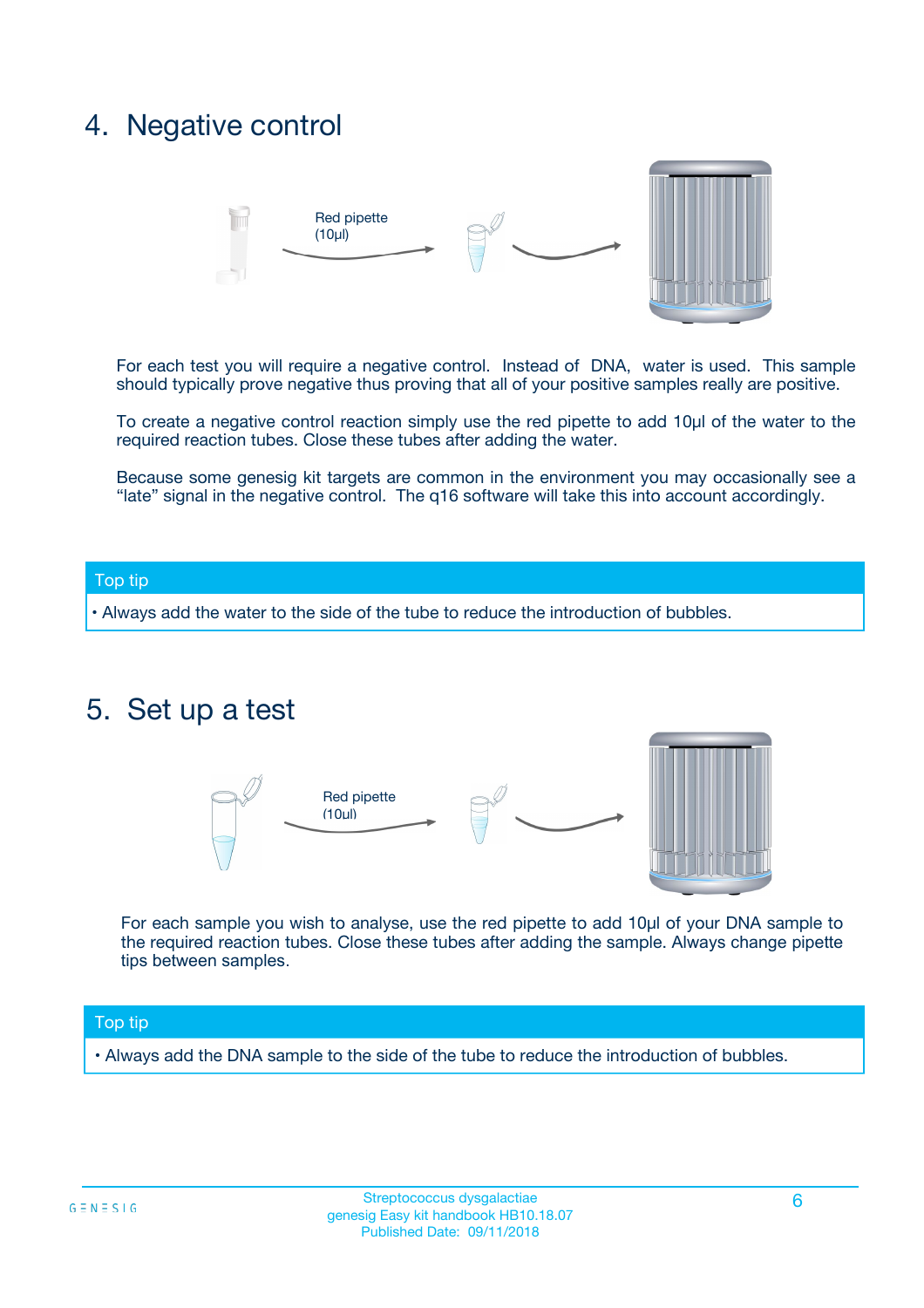### 6. Positive control



Use the blue pipette to transfer 1000µl (2 x 500µl) of template preparation buffer into the positive control template tube. Cap and shake tube to mix.

Each time you run a test you will require a positive control. This is a small portion of DNA from your target of interest. It serves two purposes:

1. It will always test positive so it shows that everything is working as it should be.

2. The q16 software knows how much DNA is present in the positive control. So it can automatically compare your sample of interest with the positive control to calculate the amount of target DNA in your sample.

To create a positive control reaction, simply use 10µl of the positive control instead of your DNA sample.



Take great care when setting up your positive control. The positive control template has the potential to give you a false positive signal in your other samples. Set positive controls up last after all other sample tubes are closed. Always change pipette tips between samples. You may even choose to set up positive controls in a separate room.

#### Top tip

**•** Always add the positive control to the side of the tube to reduce the introduction of bubbles.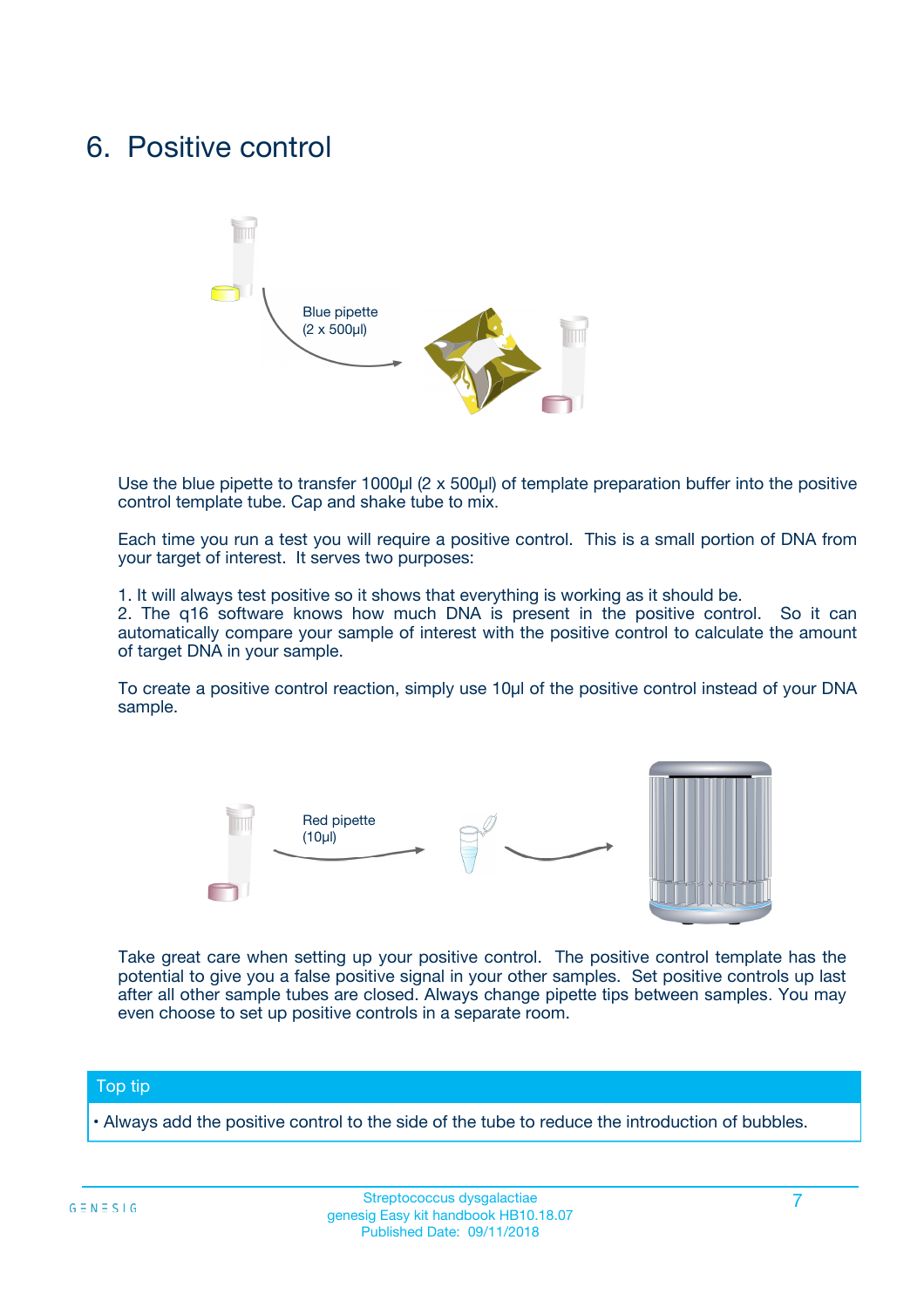# 7. Running the test

Place the tubes into the correct positions in your q16 as defined by the software, this may include positioning of empty tubes to ensure that the q16 lid is balanced. The run can then be started.

|                      | genesig q16 PCR software - 1.2                                               |                                |                              |                                          | $\begin{array}{c c c c} \hline \multicolumn{3}{c }{\textbf{0}} & \multicolumn{3}{c }{\textbf{0}} \end{array}$<br>$\Sigma\!3$ |
|----------------------|------------------------------------------------------------------------------|--------------------------------|------------------------------|------------------------------------------|------------------------------------------------------------------------------------------------------------------------------|
|                      | $\vert \cdot \vert$<br><b>Open Experiments:</b><br>Unsaved (New Experiment 2 | Open<br>Save<br>$\sqrt{9}$ New | Save As                      | <b>C</b> Close<br><b>X</b> Configuration | $G \equiv N \equiv S \mid G$                                                                                                 |
| <b>Stages:</b>       | Setup<br><b>Results</b>                                                      |                                |                              |                                          |                                                                                                                              |
| <b>Notes</b>         |                                                                              | <b>Samples</b>                 |                              | <b>Tests</b>                             |                                                                                                                              |
|                      | <b>Name and Details</b>                                                      | Color<br>Name                  | Note                         | Color<br>Name                            | Note                                                                                                                         |
|                      | New Experiment 2017-10-26 11:06                                              | Sample 1                       | ÷                            | Test 1                                   | ÷                                                                                                                            |
|                      | Kit type: genesig® Easy Target Detection kit                                 | Sample 2                       |                              |                                          |                                                                                                                              |
|                      | Instrument Id.:                                                              | Sample 3                       | $\qquad \qquad \blacksquare$ |                                          | $\qquad \qquad \blacksquare$                                                                                                 |
|                      | <b>Run Completion Time:</b>                                                  | Sample 4                       |                              |                                          |                                                                                                                              |
| <b>Notes</b>         | <b>A</b><br>v                                                                | Sample 5                       | $\triangle$<br>$\oplus$      |                                          | 4<br>₩                                                                                                                       |
| <b>Well Contents</b> |                                                                              |                                |                              | Run                                      |                                                                                                                              |
| Pos.                 | Test                                                                         | Sample                         |                              | <b>Run Status</b>                        |                                                                                                                              |
| $\overline{1}$       | Test 1                                                                       | <b>Negative Control</b>        | $\blacktriangle$             |                                          |                                                                                                                              |
| $\overline{2}$       | Test 1                                                                       | <b>Positive Control</b>        |                              |                                          |                                                                                                                              |
| 3                    | Test 1                                                                       | Sample 1                       |                              | Show full log                            |                                                                                                                              |
| $\overline{4}$       | Test 1                                                                       | Sample 2                       |                              |                                          |                                                                                                                              |
| 5                    | Test 1                                                                       | Sample 3                       |                              | <b>Run Control</b>                       |                                                                                                                              |
| 6                    | Test 1                                                                       | Sample 4                       |                              |                                          |                                                                                                                              |
| $\overline{7}$       | Test 1                                                                       | Sample 5                       |                              |                                          |                                                                                                                              |
| -8                   |                                                                              |                                |                              | Abort Run                                | $\triangleright$ Start Run                                                                                                   |
|                      | <b>JOB FURTY TURE TO BULLMAR LIB</b>                                         |                                | $\overline{\mathbf{v}}$      |                                          |                                                                                                                              |

#### Top tip

- Before loading tubes into the q16, check for bubbles! Flick the bottom of the tubes to remove any bubbles that may have formed during the test setup.
- Apply centrifugal force with a sharp wrist action to ensure all solution is at the bottom of the reaction tube.
- When repeating a test you can use a previous file as a template by clicking 'open' then selecting File name > Files of Type > Experiment file as template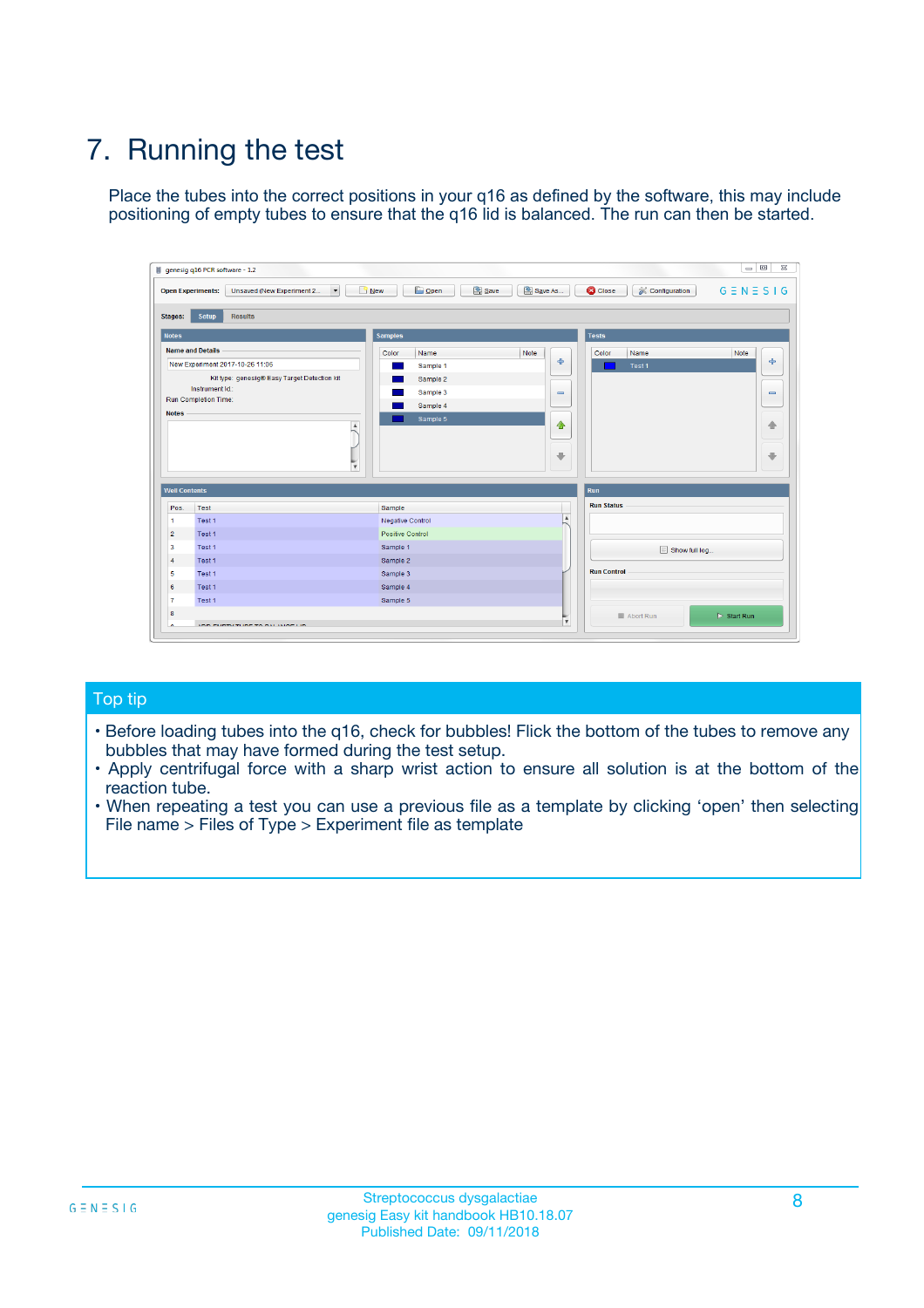## What do my results mean?

Analysis of your data is carried out automatically by the genesig q16. The following information is designed to help you fully understand a result or to troubleshoot:

### "Positive"

#### **Explanation**

Your sample has produced a positive result. Your target of interest is present and you can use the reported quantity.

"Negative"

#### **Explanation**

Your sample has produced a negative result. The target is not present in your sample.

### "Test contaminated"

#### **Explanation**

The Negative Control should be completely free of any DNA. If you see this error message it means that at some point during the setup, the Negative Control has been contaminated with DNA and has given a positive signal. This contamination has invalidated the test. The Positive Control and your test samples are both possible sources of contaminating DNA. The genesig q16 reaction tubes from previous runs will also contain very high amounts of DNA so it is important that these are carefully disposed of after the run is completed and NEVER OPENED. It may be the case that your kits have become contaminated which will lead to the same problem occurring repeatedly.

#### **Solutions**

1. Clean your working area using a commercial DNA remover solution to ensure the area is DNA free at the start of your run and re-run the test

2. If the problem persists then the kit has become contaminated and it will have to be discarded and replaced with a new kit. When you open the new kit, run a simple test to show that changing the kit has solved the problem. Prepare a test which includes only the Positive Control, the Negative Control and one 'mock sample'. For the 'mock sample' add water instead of any sample DNA. The result for the Negative Control and the mock sample should be negative indicating that contamination is no longer present.

#### **Preventive action**

An ideal lab set-up has a 'Clean area' where the test reagents are prepared and a 'sample area' where DNA samples and the Positive Control template are handled. The best workflow involves setting up all the test components (excluding the positive control template) in the clean area and then moving the tests to the sample area for sample and Positive Control addition. If this method is followed then the kit components are always kept away from possible sources of contamination. For extra security the Negative Control can be completely prepared and sealed in the clean area. All work areas should be decontaminated regularly with DNA remover.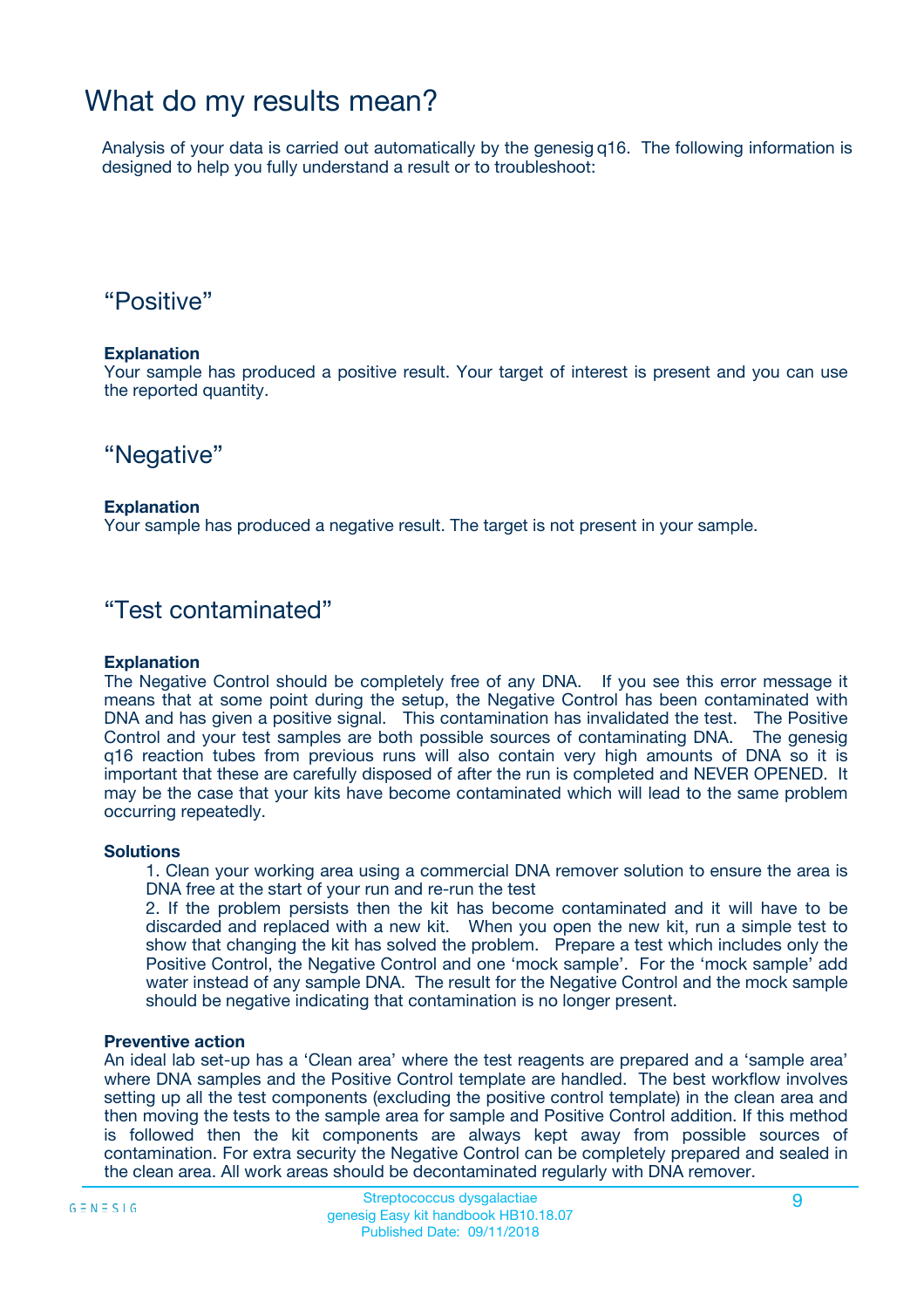### "Sample preparation failed"

#### **Explanation**

The test has failed because the quality of the sample was not high enough. The Internal Extraction Control component identifies whether the sample has been prepared correctly and is of suitable quality. This error message means that this quality control test has failed and the sample quality is not high enough for analysis.

#### **Solutions**

1. Check the sample preparation protocol for any user errors then repeat.

2. Poor quality samples can result from overloading the sample preparation protocol with too much starting material. Try reducing the amount of starting material then repeat.

3. Failing to add the Internal extraction Control DNA to your sample during the sample preparation protocol can also lead to a reported result of "sample preparation failed". Ensure that this step has not been overlooked or forgotten. If your samples are derived from an archive store or from a process separate from your genesig Easy extraction kit; you must add 5µl of Internal Extraction Control DNA into each 0.5ml of your sample to make it suitable for use on the q16.

### "Positive result, poor quality sample"

#### **Explanation**

The test is positive so if you are only interested in obtaining a 'present or absent' answer for your sample then your result is reliable. However, the test contains an Internal Extraction Control component that identifies if the sample is of high quality. This quality control test has failed and the sample is not therefore of high enough quality to accurately calculate the exact copy number of DNA present. If you require quantitative information for your sample then proceed with the solutions below.

#### **Solution**

For appropriate solutions, read the "Sample preparation failed" section of this handbook.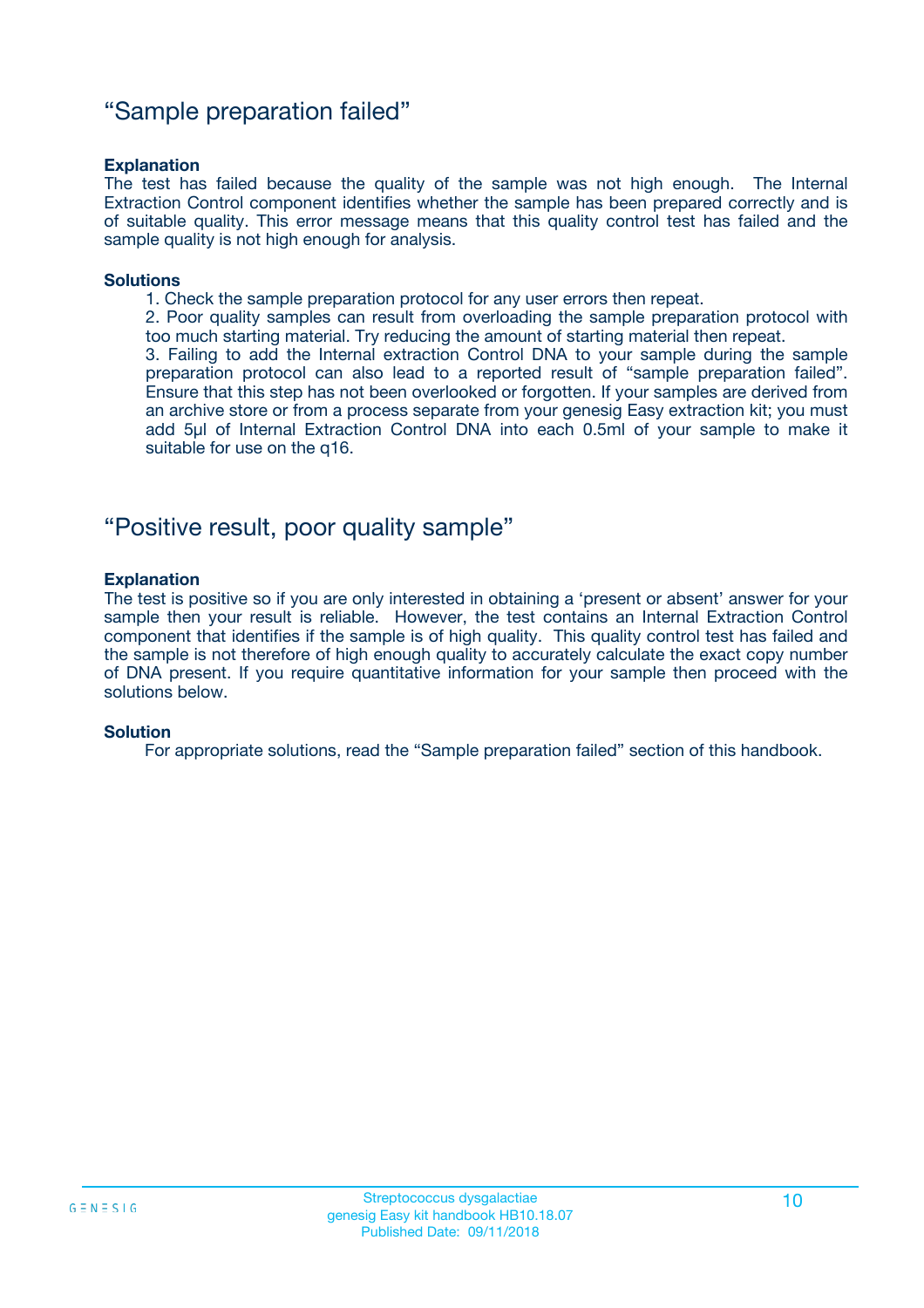### "Test failed"

#### **Explanation**

The test has failed because the Positive Control has not worked. The Positive Control is present to show that all aspects of the test are working correctly together. When this control test fails, the test as a whole is invalidated. This finding indicates that a problem has occurred in the reaction set-up part of the experiment and has nothing to do with sample preparation.

#### **Solutions**

- 1. Check the entire workflow and test set-up to look for any user errors, then repeat the test e.g. have the right colour pipettes and solutions been used with the correct tubes?
- 2. Ensure the positive and negative controls are inserted into the correct wells of your q16.

3. A component of the test may have 'gone off' due to handing errors, incorrect storage or exceeding the shelf life. When you open a new kit, run a simple test to show that changing the kit has solved the problem. Prepare a test which includes only the Positive Control, the Negative Control and one 'mock sample'. For the 'mock sample' add internal control template instead of any sample DNA. If the Positive Control works, the mock sample will now be called as a negative result.

### "Test failed and is contaminated"

#### **Explanation**

The Positive Control is indicating test failure, and the Negative Control is indicating test contamination. Please read the "Test Failed" and "Test contamination" sections of this technical support handbook for a further explanation.

#### **Solution**

For appropriate solutions, read both the "Test failed" and "Test contaminated" sections of this handbook.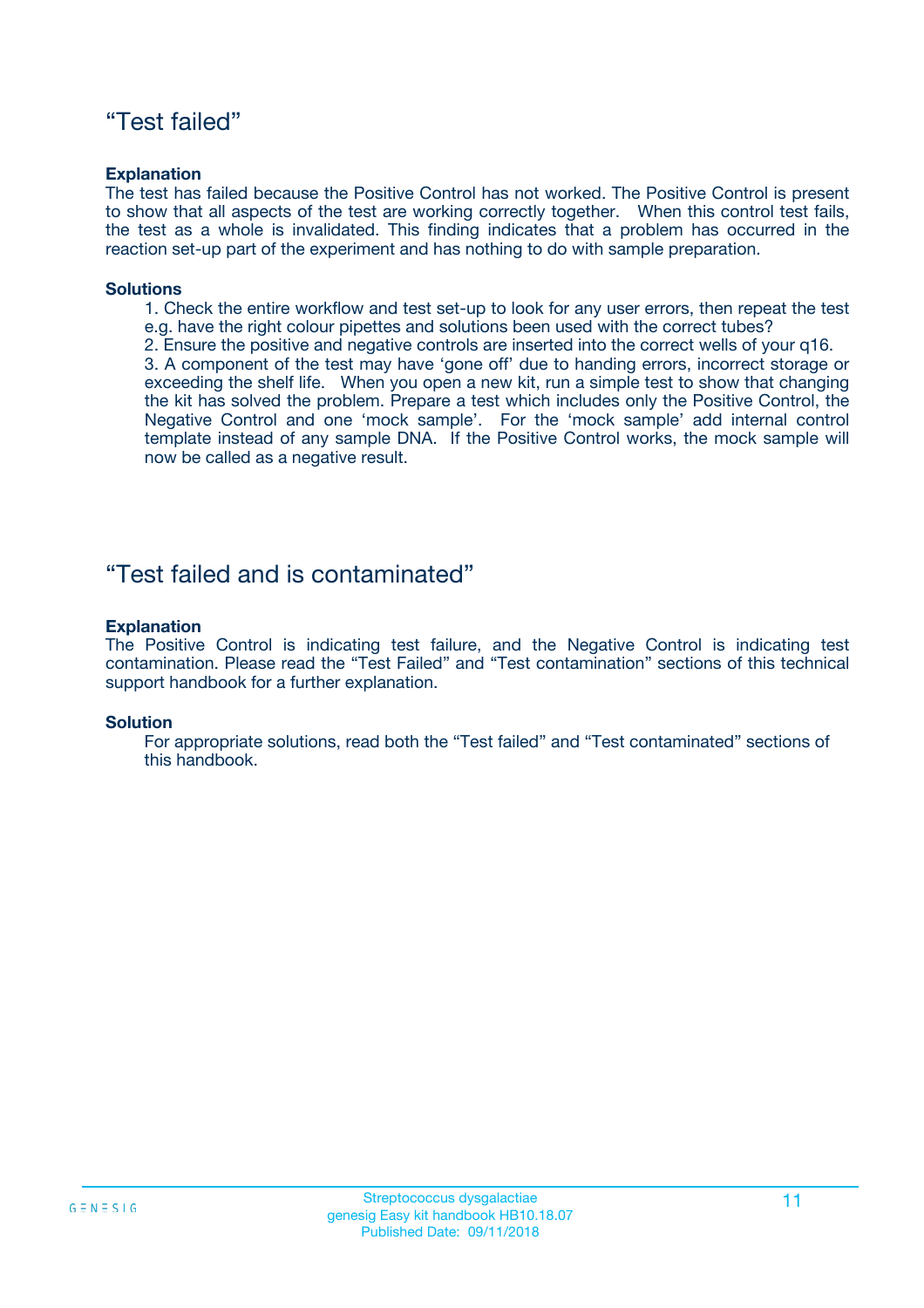## Streptococcus dysgalactiae

Streptococcus dysgalactiae is a group C streptococci (GCS) and is divided into two subspecies; Streptococcus dysgalactiae subsp. equisimilis (SDSE) and Streptococcus dysgalactiae subsp. dysgalactiae (SDSD). SDSE is linked to human disease and SDSD is associated with veterinary medicine. Streptococcus dysgalactiae is a gram-positive bacteria with a linear chromosome of approximately 38,500 bp with a 37.48% average GC content.

There are similarities between the Streptococcus dysgalactiae genome and the group A streptococci (GAS); 83% of the open reading frames code for phage proteins. This shows that Streptococcus dysgalactiae and GAS are closely related, They both also utilise a lactic acid metabolism. There are regions however that are not homologous, these are linked to lysogeny and DNA replication modules, as well as evolutionary differences in the cell wall.

Streptococcus dysgalactiae causes mastitis and polyarthritis in animals. It can also cause meningitis in humans however this is rare. GCS and Streptococcus pyogenes have two virulence factors in common: the M protein (resistant to phagocytosis) and the hyaluronate capsule (binds epithelial surfaces).

Streptococcus dysgalactiae is found on the skin and in the mouth/genital tract of healthy animals, it is also found in bedding and pastures. As it is found in these broad environments it is difficult to prevent infection via increased hygiene/antibiotics. M-protein and receptor targeted therapies do exist. In order to cause infection Streptococcus dysgalactiae must evade host defences and colonise epithelial cells.

Penicillin is currently used to treat Streptococcus dysgalactiae infections, treatment time varies between days and months depending on diagnosis.

Real time PCR will be greatly beneficial in quickly identifying Streptococcus dysgalactiae infections.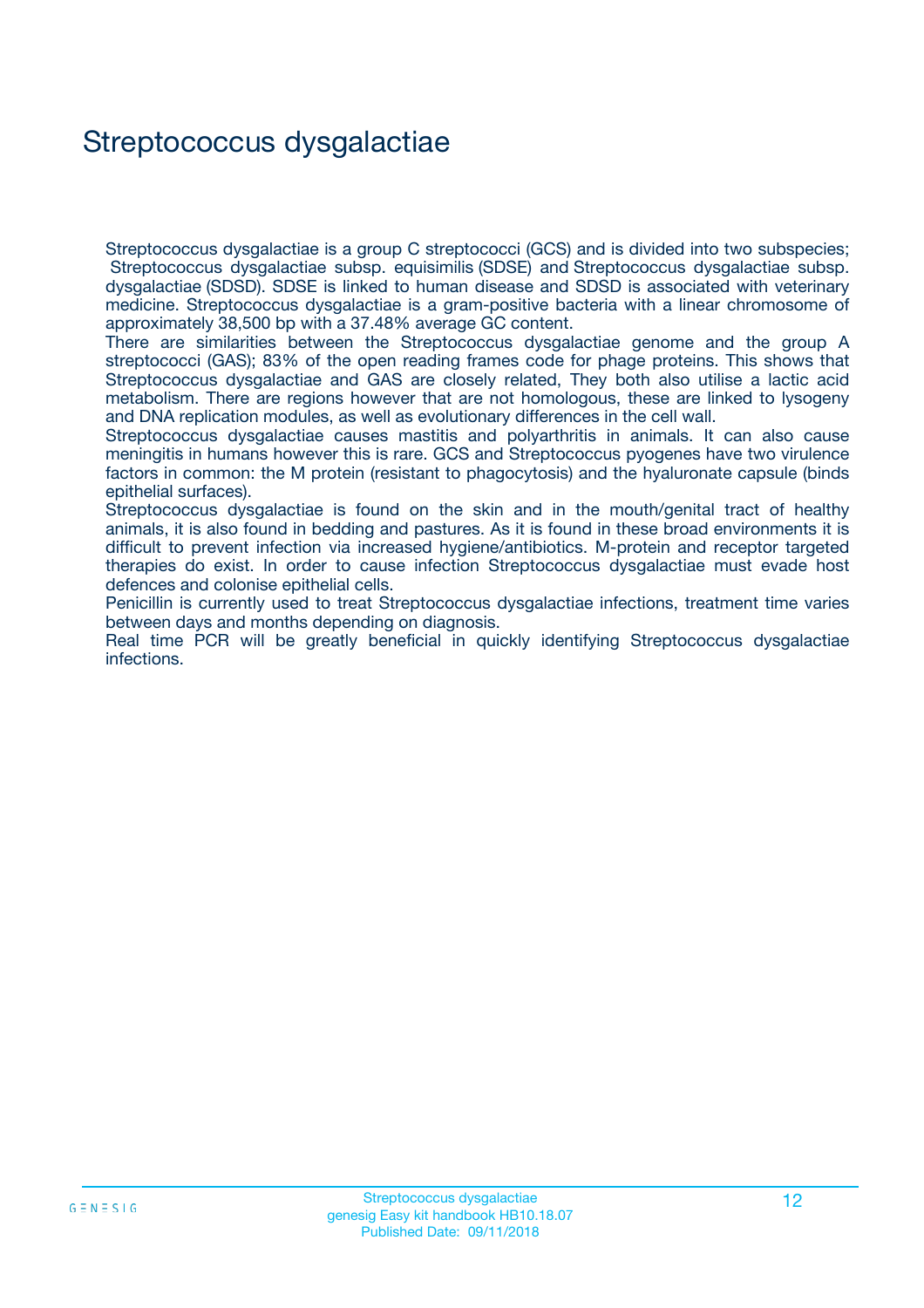## **Specificity**

The Primerdesign genesig Kit for Streptococcus dysgalactiae (S.dysgalactiae) genomes is designed for the in vitro quantification of S.dysgalactiae genomes. The kit is designed to have a broad detection profile. Specifically, the primers represent 100% homology with over 95% of the NCBI database reference sequences available at the time of design.

The dynamics of genetic variation means that new sequence information may become available after the initial design. Primerdesign periodically reviews the detection profiles of our kits and when required releases new versions.

If you require further information, or have a specific question about the detection profile of this kit then please send an e.mail to enquiry@primerdesign.co.uk and our bioinformatics team will answer your question.